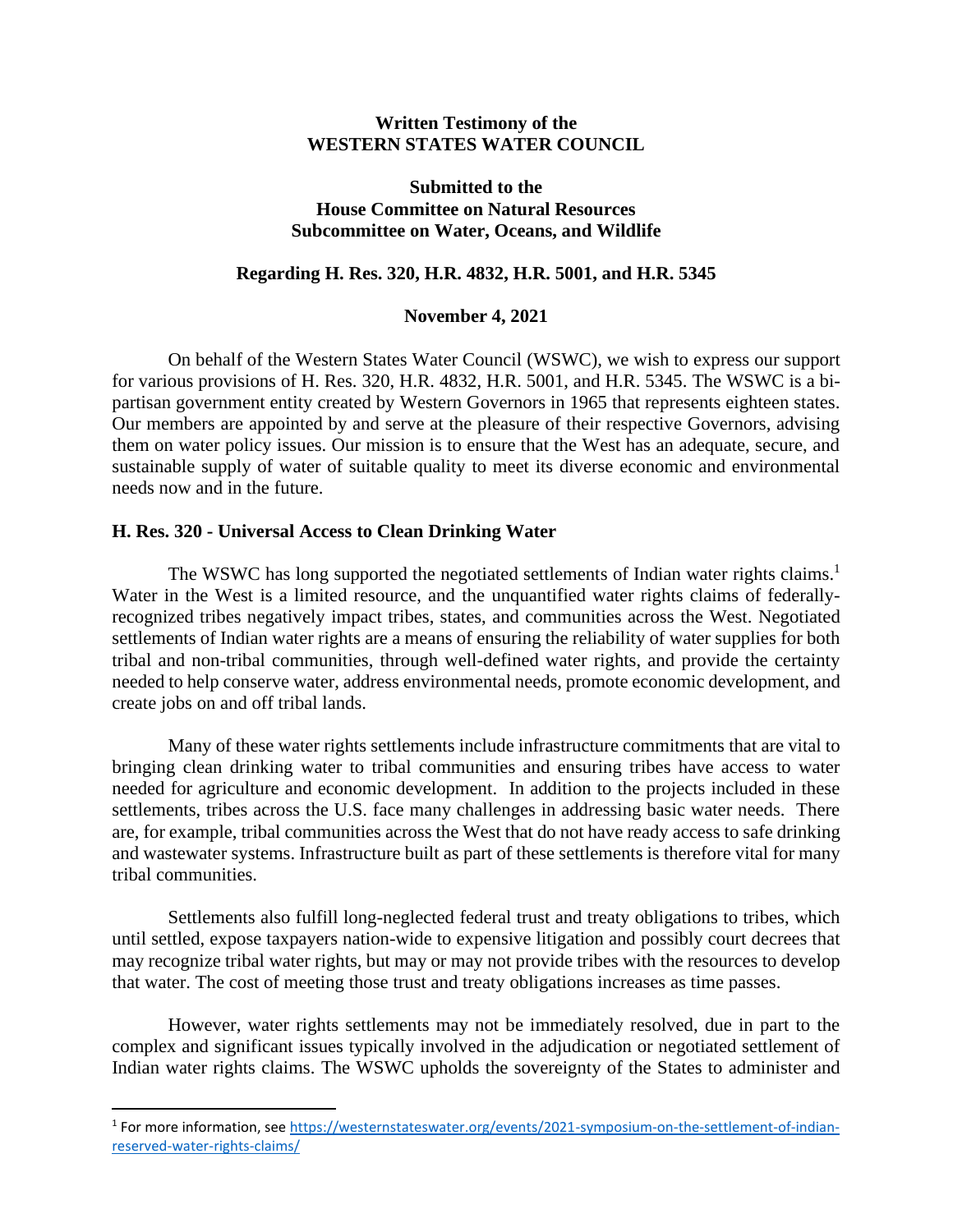distribute the waters of each state, and Indian water rights claims are addressed through general state water rights adjudications, but the WSWC recognizes that final adjudication or settlement of those claims is not, and should not be, a prerequisite to providing reliable, safe drinking water infrastructure to federally recognized Indian Tribes and Alaska Native communities under federal trust and treaty obligations.

The WSWC supports universal access to reliable, clean drinking water for federally recognized Indian Tribes and Alaska Native communities (see Position #465 attached). Much of the language in our policy position is similar to the language of H. Res. 320, though with more of a western state perspective on water-related concerns.

The WSWC supports the provision of clean water to tribes to meet their domestic needs and recognizes that providing basic drinking water service is an essential component of the federal trust responsibility. Additionally, developing the technical, managerial, and financial capacity of tribes to operate and maintain that infrastructure is critical to the longevity of such an investment. Federal programs already exist to fulfill many of these needs, but are underfunded and cumbersome to navigate. $2$ 

The WSWC supports a coordinated approach across federal agencies and departments to leverage those programs in a meaningful way, and adequate funding from Congress to meet those needs. The WSWC further supports federal agency collaboration with tribes, states, and local jurisdictions to establish expedited planning, design, development, and operation of water infrastructure to meet the clean drinking water needs of tribes. Finally, the WSWC urges Congress to support, encourage, and fund the appropriate, expedited resolution of negotiated settlements and adjudications relating to Indian water rights claims.

# **H.R. 4832 - Open Access Evapotranspiration (Open ET) Data Act**

The WSWC strongly supports efforts to enhance and expand the availability of an open access to consistent and comprehensive water supply, demand and water use data and information, such as through an Open Access Evapotranspiration (OpenET) data program and supports related federal authorizing legislation and appropriations (see Position #473 attached). H.R. 4832 would authorize the creation of a software system and data platform by means of an operational use partnership that is crucial to improving access to data and information for more effective water management and use.

The WSWC particularly appreciates the fact that H.R. 4832 explicitly directs the Secretary of the Interior to "…coordinate data analyses, use, and collection efforts with other Federal agencies, States, and Tribal governments through existing coordinating organizations, such as — (A) the Western States Water Council; and (B) the Western States Federal Agency Support Team [WestFAST]." WestFAST was created a decade ago at the request of western governors to focus collaboration between federal and state agencies with water resources responsibilities. OpenET will involve partners from federal and state agencies, institution of higher education, private sector entities, and nongovernmental organizations using satellite and weather data to map consumptive water use/evapotranspiration (ET) at the individual field scale.

 $^2$  See, e.g., Universal Access to Clean Water for Tribes in the Colorado River Basin, available at <http://www.naturalresourcespolicy.org/docs/water-tribes/wti-full-report-4.21.pdf>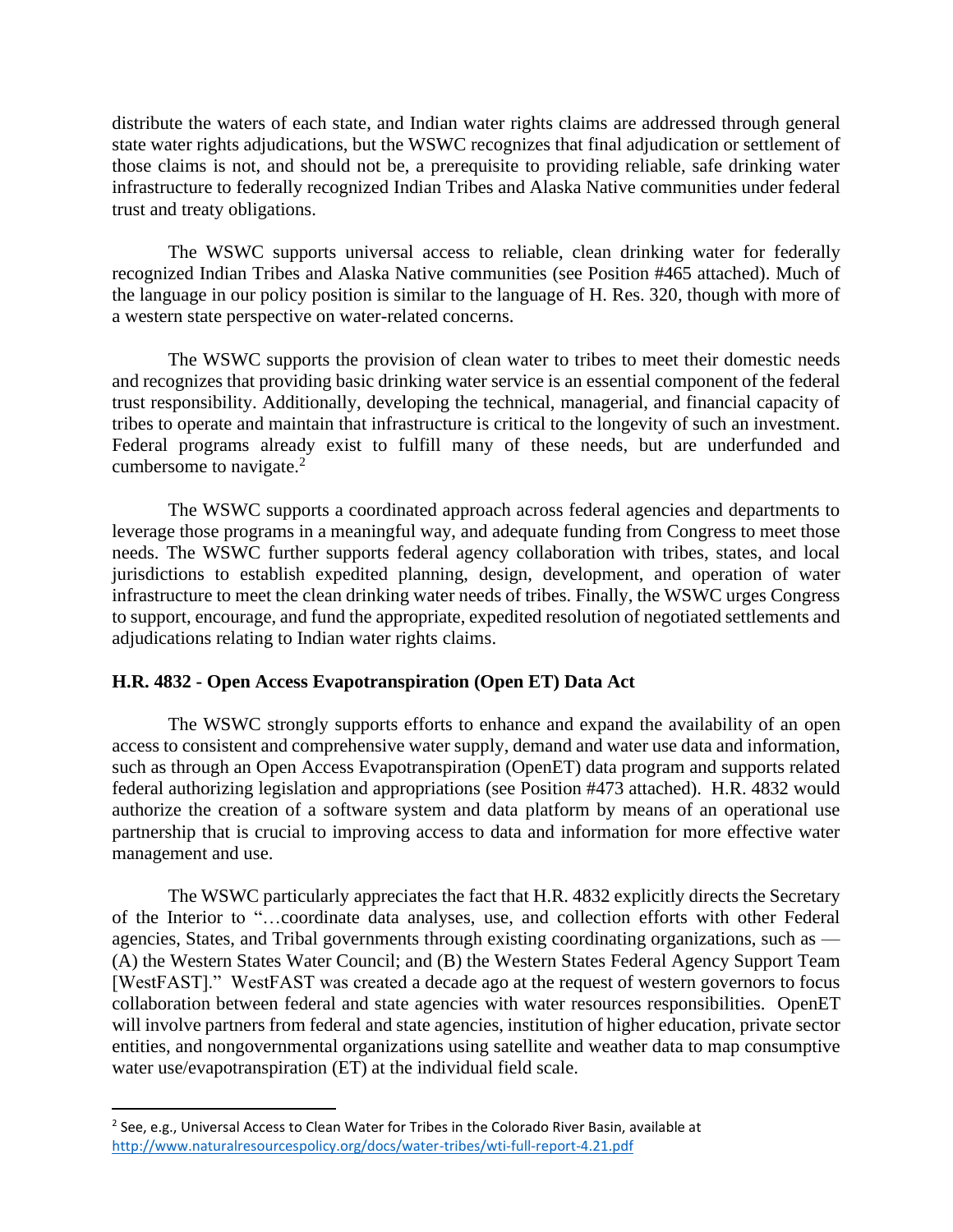In the West, the predominant consumptive use of water is ET from irrigation. With this program, the Department of the Interior will be able to partner with the OpenET consortium and with a broad network of collaborators to refine, develop applications, and operationalize the use of OpenET, providing credible, transparent, automated, and easily accessible consumptive water use data across the West. No such system exists today. There is a need for developing new monitoring technologies such as OpenET that provide more timely data availability and more refined spatial coverage. Currently, access to satellite and ET data is limited and expensive, keeping it out of the hands of many water users and decision-makers. OpenET will allow water managers to assess how much water is being used via a cost-effective and easy-to-use web-based platform, filling a critical water data management gap.

The WSWC has long supported the use of remote sensing technologies and data from Landsat missions to improve the measurement and monitoring of consumptive water use through a partnership between the National Aeronautics and Space Administration (NASA) and U.S. Geological Survey (USGS). The recent launch of Landsat 9 and ongoing efforts to define the next Landsat mission help ensure that the data necessary for an operational OpenET program are available. Similarly, the WSWC has supported the U.S. Bureau of Agrimet network of weather stations that provide data that serves as an important and efficient ground-truthing, calibration, and model validation tool for analysis of information products derived from satellite platforms such as OpenET. Agrimet provides basic data on precipitation, temperature, solar radiance, wind speed and humidity required to calculate reference ET and inform remote-sensing platforms. The Agrimet weather observing network suffers from the challenges of aging instrumentation infrastructure, deferred maintenance, need for technology upgrades, and funding that fails to keep up with these needs, making it difficult to maintain data continuity and coverage for users.

The WSWC urges the Subcommittee to favorably report H.R. 4832. The WSWC has and plans to continue to urge the Appropriations Committee to prioritize OpenET and Agrimet requests so as to allow these valuable tools to benefit federal, state and local policymakers, water managers and water users as the West continues to face water supply, use and management challenges exacerbated by drought.

#### **H.R. 5001 - Upper Colorado and San Juan River Basins Recovery Act**

The Endangered Species Act (16 U.S. Code § 1531) includes Congressional findings and declarations of purposes and policy. The purposes are to provide a means whereby the ecosystems upon which endangered species and threatened species depend may be conserved. Therefore, Congress declared that "…all Federal departments and agencies shall seek to conserve endangered species and threatened species and shall utilize their authorities in furtherance of the purposes of this chapter." In 1982, the WSWC had a hand in the addition of Section  $2(c)(2)$ , which reads: "It is further declared to be the policy of Congress that Federal agencies shall cooperate with State and local agencies to resolve water resource issues in concert with conservation of endangered species." This addition recognizes the complex past and present relationship in the West between the management and development of water resources and the conservation and protection of threatened and endangered species.

The Upper Colorado River Endangered Fish Recovery Program is an excellent example of the implementation of this policy declaration through the creation of a broad and diverse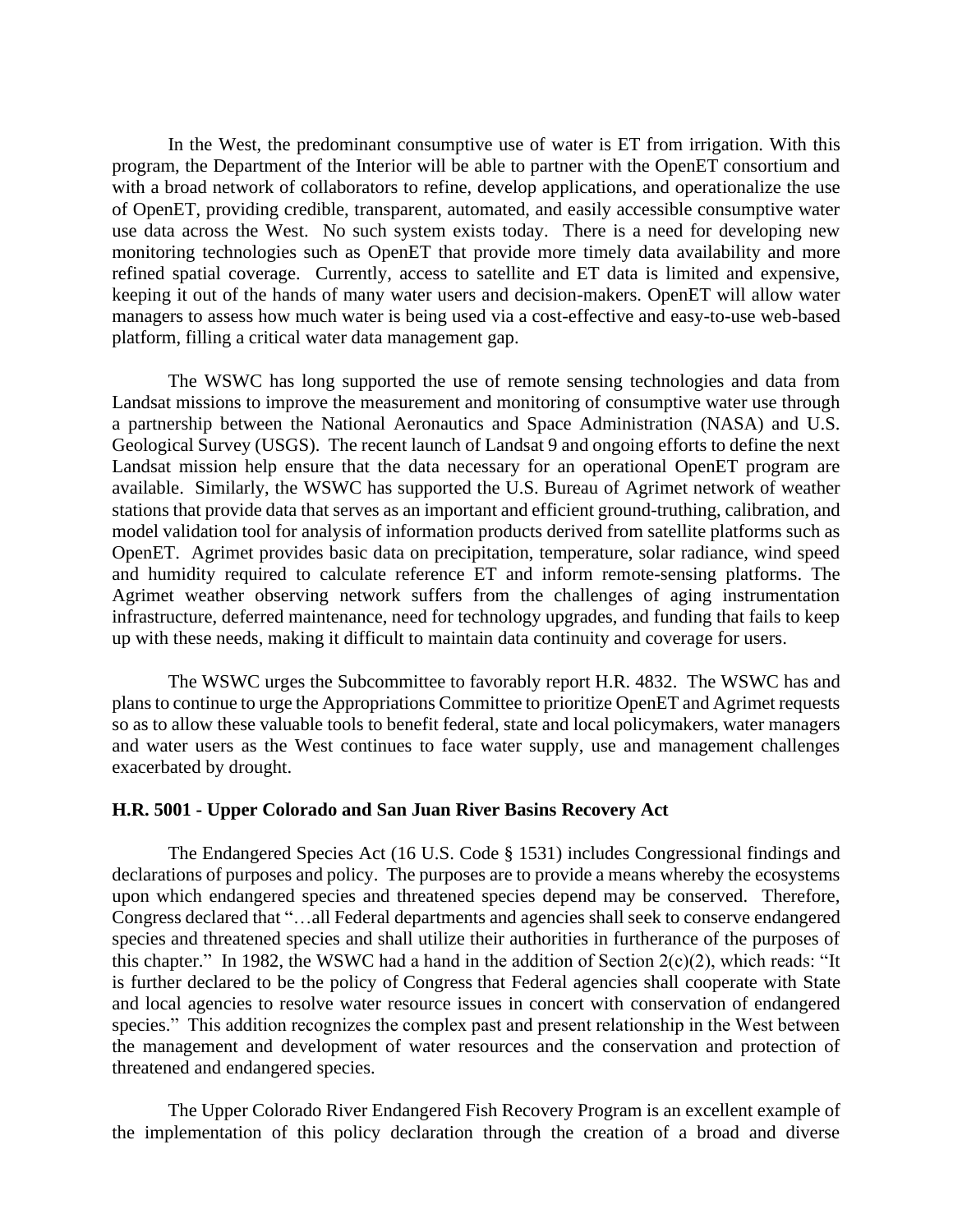partnership that is working to successfully recover four species of endangered fish in the Colorado River and its tributaries in Colorado, Utah, and Wyoming, while water use and development continues to meet human needs in compliance with interstate compacts and applicable federal and state laws. In addition to the States of Colorado, Utah and Wyoming, this partnership includes the Colorado River Energy Distributors Association, Colorado Water Congress, National Park Service, The Nature Conservancy, U.S. Bureau of Reclamation, U.S. Fish and Wildlife Service, Utah Water Users Association, Western Area Power Administration, Western Resource Advocates, and Wyoming Water Association.

On October 15, following a review of the best available science and requesting public comment, the U.S. Fish and Wildlife Service announcing that it has reclassified one of four target species, the humpback chub, from endangered to threatened status. In announcing the change, Matt Hogan, Acting Regional Director for the U.S. Fish and Wildlife Service, declared: "Today's action is the result of the collaborative conservation that is needed to ensure the recovery of listed species. Reclassifying this distinctive fish from endangered to threatened is the result of many years of cooperative work by conservation partners in the Upper Colorado River Endangered Fish Recovery Program and the Glen Canyon Dam Adaptive Management Program. We thank everyone involved for their efforts as we look toward addressing the remaining challenges in the Colorado River Basin."

The Upper Basin Recovery Program's conservation and management actions have resulted in improved habitat and river flow conditions for the humpback chub over the past 15 years.

H.R. 5001 will allow this important program work to continue uninterrupted.

As noted in our attached position statement (see Position #470 attached), the WSWC has called upon federal agencies to engage in a substantive discussion of past, present and future efforts to work in concert with State agencies to implement Congress' intent to resolve water and species protection issues.

#### **H.R. 5345 - Saline Lake Ecosystems in the Great Basin States Program Act**

The WSWC has not specifically addressed H.R. 5345. However, its provisions establishing a cooperative regional program to assess, monitor, and benefit the hydrology of saline lakes in the Great Basin and the migratory birds and other wildlife dependent on those habitats, consistent with valid and existing state water rights, and instate compacts and apportionments, are in harmony with other WSWC positions (see Position #449 attached).

Moreover, at present, the WSWC is working with the USGS to make available data and information on state water rights and uses through the WSWC's Water Data Exchange (WaDE). Eventually, the WSWC also intends to include state water quality and federal reserved water rights data and information. These ongoing efforts could help facilitate USGS achieving some of the objectives of H.R. 5345.

WaDE and USGS are essential hubs that are part of a growing Internet of Water (IOW) that through close collaboration and engagement is designed to help partners modernize their water data infrastructure and facilitate effective water management decisions (see internetofwater.org).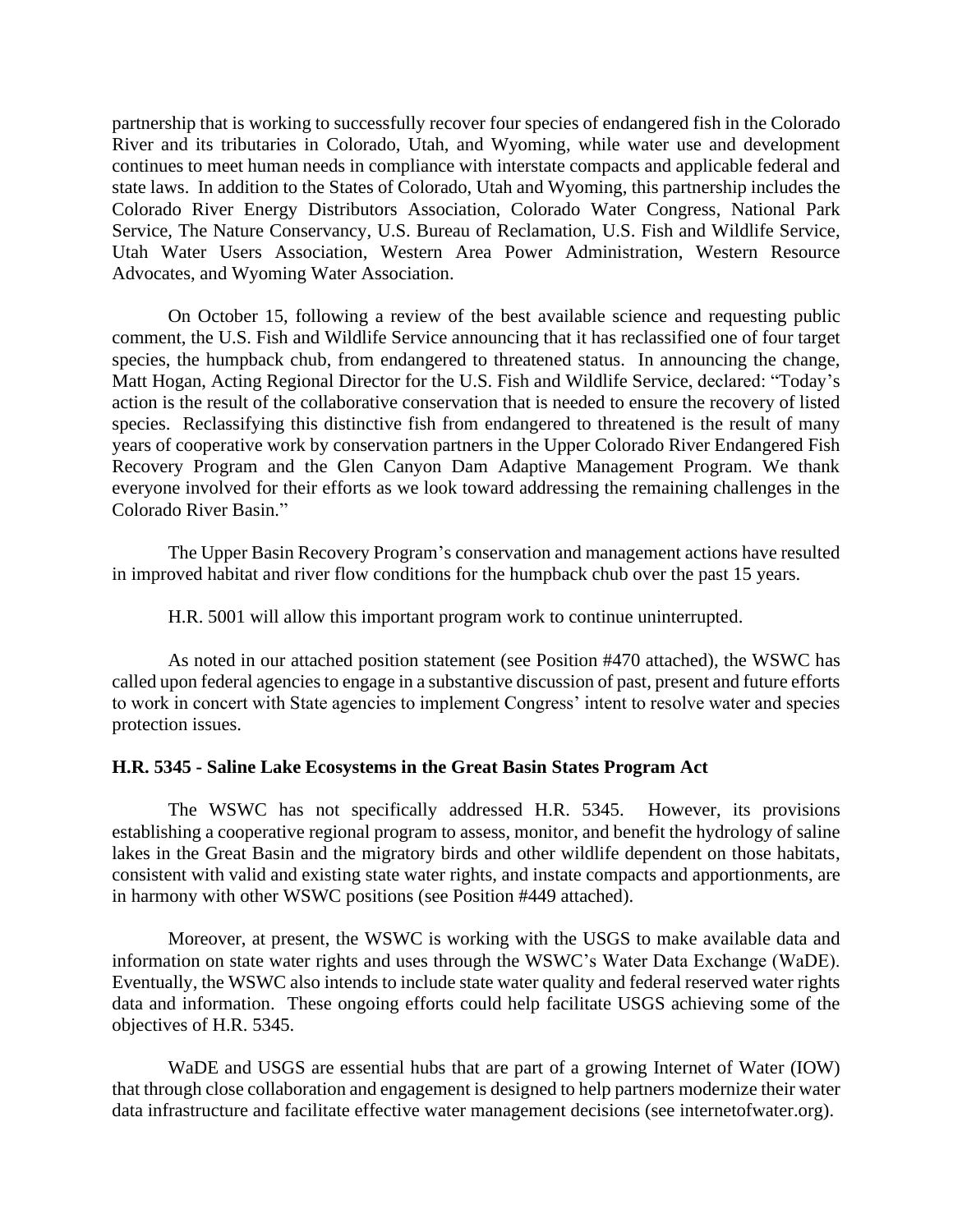We appreciate the Subcommittee's leadership and the opportunity to provide written testimony and information on behalf of our member states.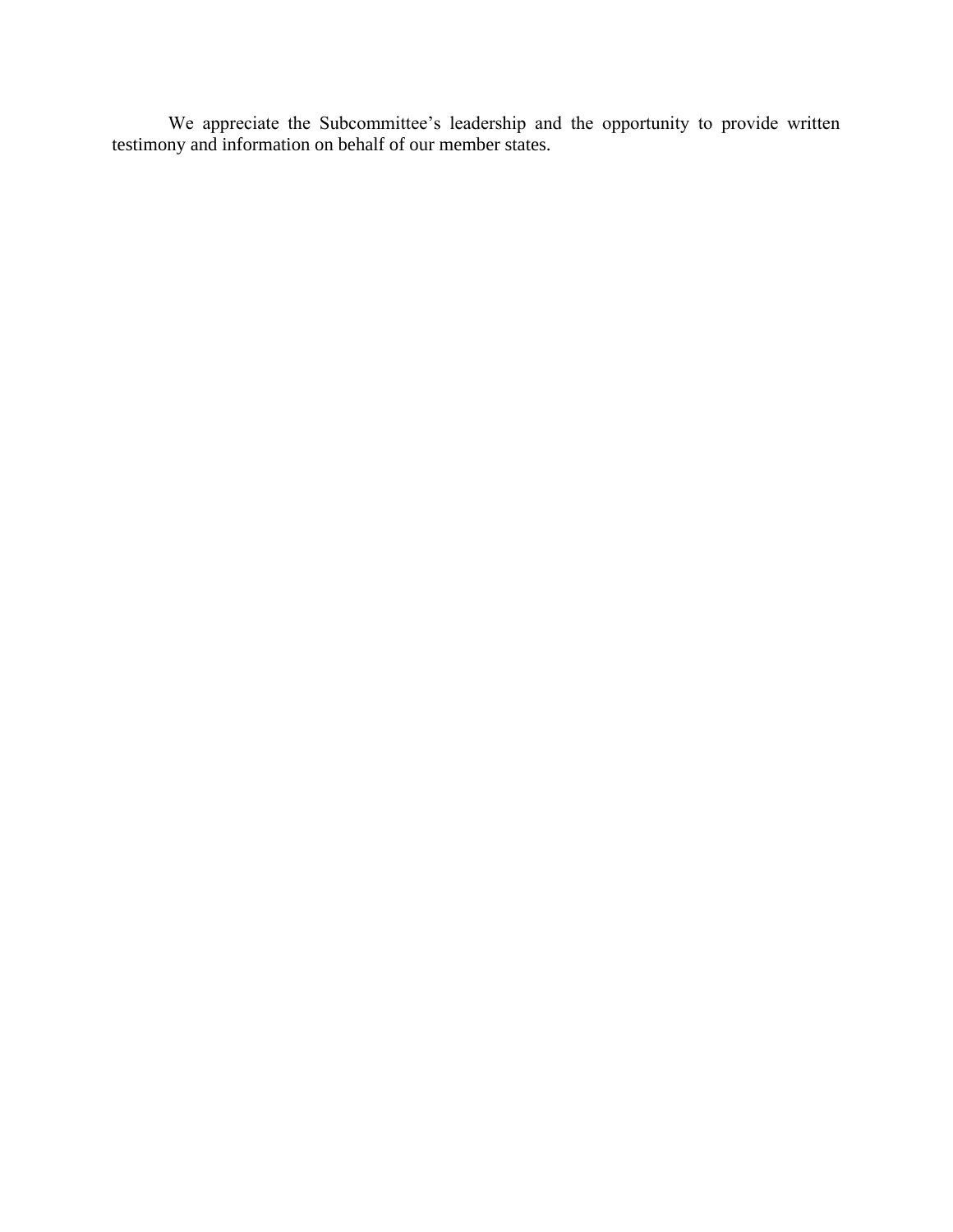

Position No. 449 Revised and Readopted (see former Positions #406 – June 29, 2017; #365 – July 18, 2014; and #331 – July 29, 2011)

# **RESOLUTION**

#### **of the**

# **WESTERN STATES WATER COUNCIL**

## **REGARDING PREEMPTION OF STATE LAW IN FEDERAL LEGISLATION**

# **No Host Virtual Meetings**

# **July 22, 2020**

**WHEREAS**, the future growth, prosperity and economic and environmental health of the West and the Nation depend upon the availability of adequate quantities of water for myriad uses; and

**WHEREAS,** Western states have primary authority and responsibility for the appropriation, allocation, development, conservation and protection of water resources, both groundwater and surface water, including protection of water quality, instream flows and aquatic species; and

**WHEREAS**, the Congress has historically deferred to state water law as embodied in Section 8 of the Reclamation Act, Section 10 of the Federal Power Act, Section 101(g) and 101(b) of the Clean Water Act, and myriad other statutes; and

**WHEREAS**, any weakening of the deference to state water would be inconsistent with over a century of cooperative federalism and a threat to water rights and water rights administration in all western states; and

**WHEREAS**, federal deference to state water law is based on sound principles for the protection of private property rights and the collective public interest in managing our water resources and the environment; and

**WHEREAS**, states are primarily responsible and accountable for their own water development, management and protection challenges, and are in the best position to identify, evaluate and prioritize their needs and plan and implement strategies to meet those needs; and

**WHEREAS**, any legislation related to any federal water policy, water plan or planning process must recognize, defer to and support State, tribal and local government water laws, agreements, and management processes; and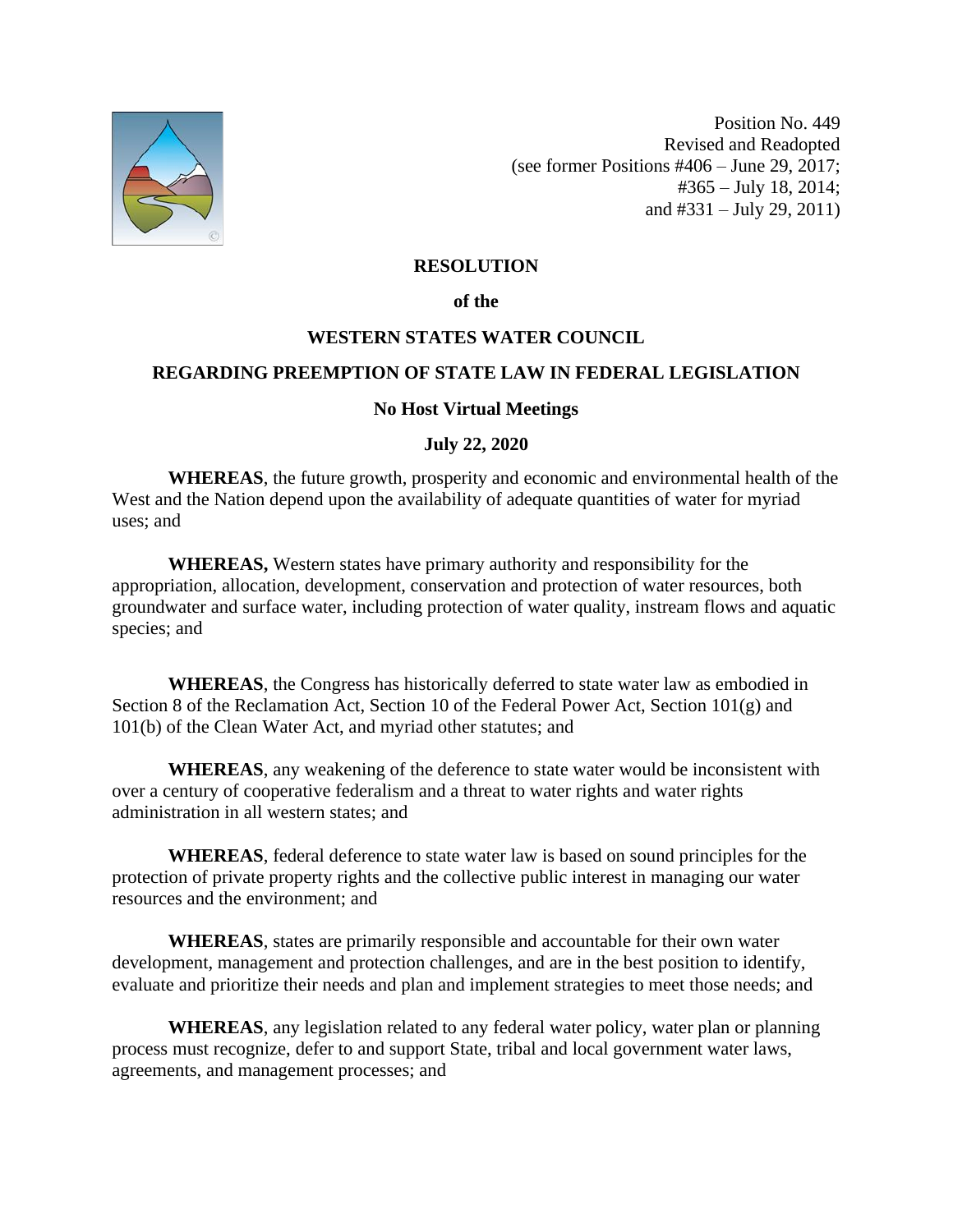Position No. 449 Revised and Readopted (see former Positions #406 – June 29, 2017; #365 – July 18, 2014; and  $\#331 - \text{July }29, 2011$ 

**WHEREAS**, the federal government should explicitly recognize and provide support for ongoing watershed and state water management efforts both in and between the states, tribes and local entities, closely consult with the states and provide appropriate technical and financial assistance; and

**WHEREAS**, the federal government should avoid strategies that increase unilateral mandates on state, tribal and local governments; and

**WHEREAS**, from time to time federal legislation and regulatory actions have been proposed that are not consistent with sound principles of cooperative federalism and primary state water related laws, authorities and responsibilities; and

**WHEREAS**, legislation preempting or discharging requirements for compliance with state law is not consistent with a balanced federalism approach;

**NOW, THEREFORE, BE IT RESOLVED,** that nothing in any act of Congress should be construed as affecting or intending to affect or in any way to interfere with the laws of the respective States relating to: (a) water or watershed management; (b) the control, appropriation, use, or distribution of water used in irrigation, municipal, environmental, or any other purposes, or any vested right acquired therein; or (c) intending to affect or in any way to interfere with any interstate compact, decree or negotiated water rights agreement.

**BE IT FURTHER RESOLVED**, that the Administration and Congress should strive to ensure federal laws, policies, rules and regulations are consistent with the principles set forth herein.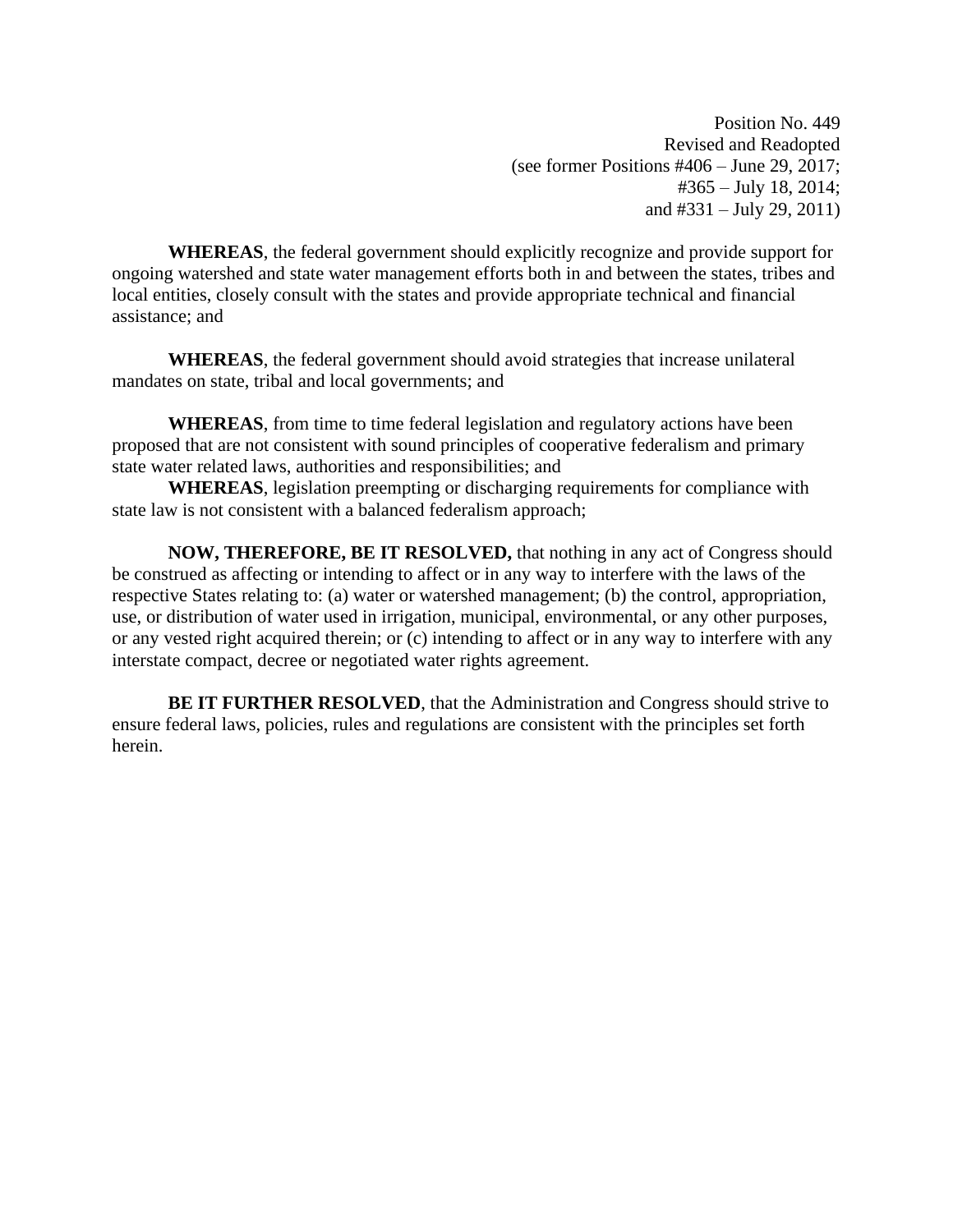

# **RESOLUTION of the WESTERN STATES WATER COUNCIL in support of UNIVERSAL ACCESS TO RELIABLE, CLEAN DRINKING WATER FOR FEDERALLY RECOGNIZED INDIAN TRIBES AND ALASKA NATIVE COMMUNITIES**

# **Texas Hosted Spring Virtual Meetings March 25, 2021**

**WHEREAS,** access to reliable, clean drinking water is an essential human need that is critical to the public health, well-being, educational attainment, and economic development of all communities in the United States; and

**WHEREAS,** lack of access to reliable, clean drinking water has long been a significant problem for many federally recognized Indian Tribes and Alaska Native communities such that nearly half of all households still do not have access to reliable, clean drinking water, and are significantly more likely than non-Native households to lack indoor plumbing; and

**WHEREAS,** reliable, clean drinking water may be unavailable to households in federally recognized Indian Tribes and Alaska Native communities for a number of reasons, including because –

- (1) there is no piped water system connecting to the house;
- (2) the water available to the household does not meet minimum standards protective of human health;
- (3) the water and sanitation infrastructure is deteriorating, insufficient or non-existent; or
- (4) federally recognized Indian Tribes and Alaska Native communities are unable to support the operation and maintenance needs of existing water and sanitation infrastructure; and

**WHEREAS,** federal programs administered through the Department of the Interior, Indian Health Service of the Department of Health and Human Services, the Environmental Protection Agency, the Department of Agriculture, and other federal and state agencies have been not been fully successful in developing and/or maintaining the infrastructure necessary to provide reliable, clean drinking water in some federally recognized Indian Tribes and Alaska Native communities; and

**WHEREAS,** many federally recognized Indian Tribes and Alaska Native communities have unresolved Indian water rights claims, which may not be immediately resolved, due in part to the complex and significant issues typically involved in the adjudication or negotiated settlement of Indian water rights claims; and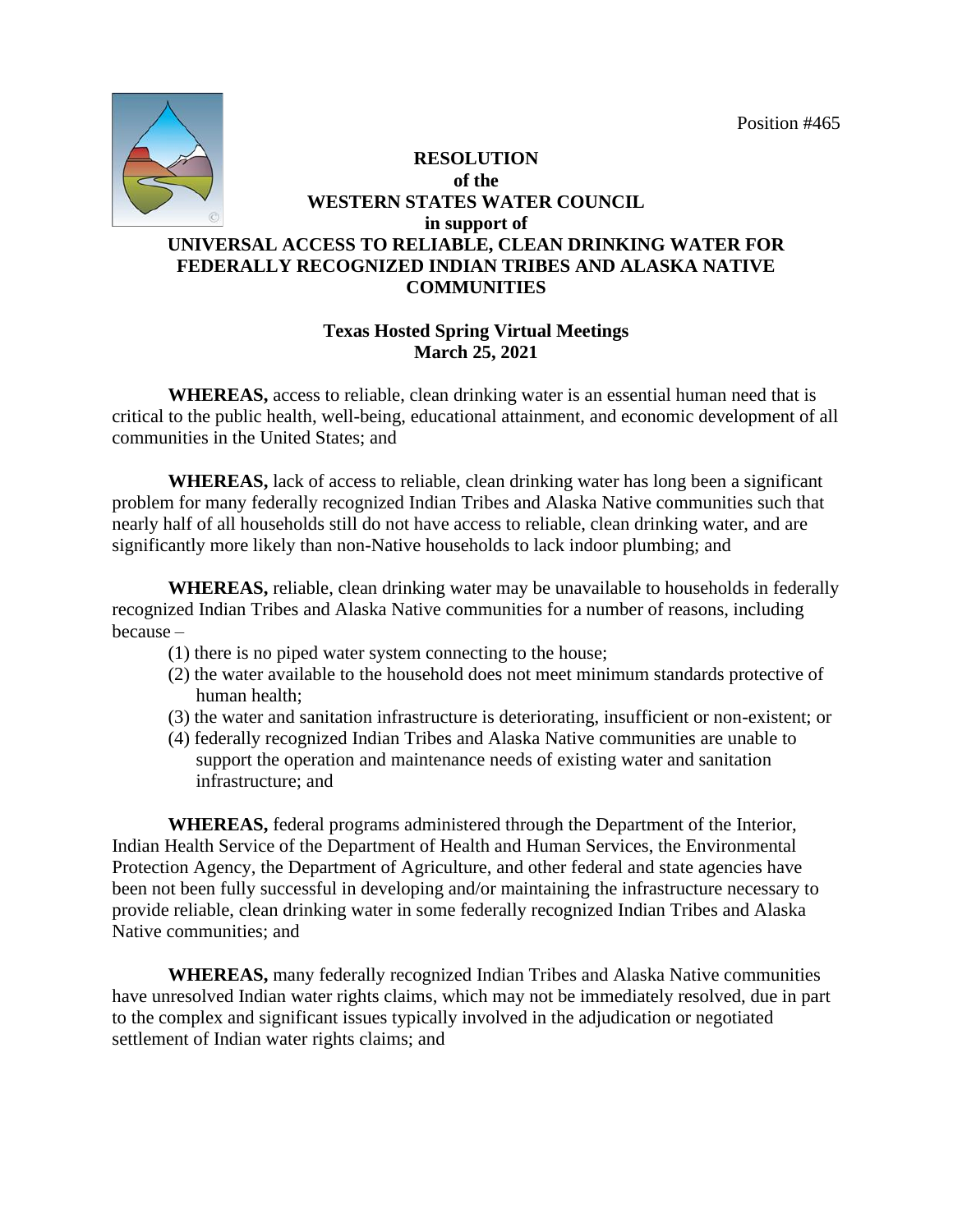**WHEREAS,** the Western States Water Council recognizes the sovereignty of the states to administer and distribute the waters of each state and that adjudication of Indian water rights claims occur through state water rights adjudications, and strongly supports the negotiated settlement of Indian water rights claims; and

**WHEREAS** the development of drinking water infrastructure for federally recognized Indian Tribes and Alaska Native communities is often included in the settlement of Indian water rights claims, but the Western States Water Council recognizes that because of the length of time it takes to successfully adjudicate or negotiate settlement of Indian water rights claims, an alternative means for immediate action is needed to provide funding to develop drinking water infrastructure for federally recognized Indian Tribes and Alaska Native communities; and

**WHEREAS,** the trust responsibility of the Federal Government to ensure the survival and welfare of federally recognized Indian tribes and Alaska Native communities includes the provision of safe and reliable drinking water infrastructure for basic water services; and

**WHEREAS,** the ongoing COVID–19 pandemic has had a disproportionate impact on federally recognized Indian Tribes and Alaska Native communities due to multiple factors including lack of access to running water, and has provided a stark reminder that access to reliable, clean drinking water to support basic personal hygiene practices is a matter of life or death for all citizens of the United States.

**NOW, THEREFORE, BE IT RESOLVED** that the Western States Water Council supports the provision of reliable, clean drinking water to meet the domestic needs of federally recognized Indian Tribes and Alaska Native communities and recognizes that providing access to reliable, clean drinking water through water infrastructure, coupled with developing the technical, managerial, and financial capacity to operate and maintain that infrastructure, is an essential component of the Federal trust responsibility to Native Americans; and

**BE IT FURTHER RESOLVED, that while recognizing that adjudication or negotiated** settlement of Indian water right claims is critically important, and that the provision of reliable, clean drinking water and related infrastructure is frequently an important component of adjudications and settlements, the Western States Water Council believes that a final adjudication or settlement is not and should not be a prerequisite to providing reliable, safe drinking water infrastructure to federally recognized Indian Tribes and Alaska Native communities; and

**BE IT FURTHER RESOLVED**, that the Western States Water Council urges the Administration and Congress to support, encourage, and fund the appropriate, expedited resolution of negotiated settlements and adjudications relating to Indian water rights claims; and

**BE IT FURTHER RESOLVED,** that the Western States Water Council urges the Administration to employ a coordinated approach working across departmental and agency boundaries in collaboration with Tribal governments; and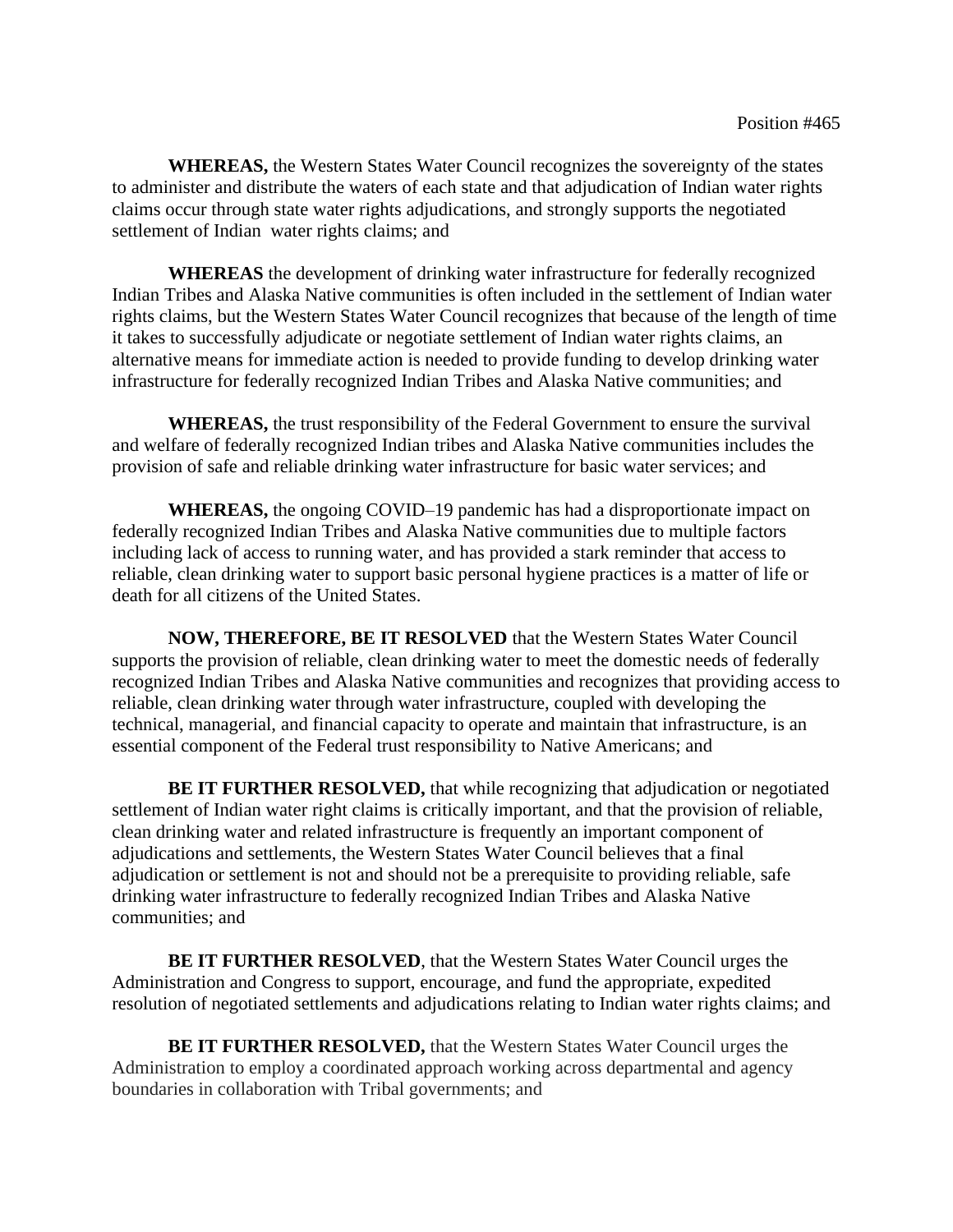**BE IT FURTHER RESOLVED,** that the Western States Water Council also urges Federal agencies and Tribal governments to coordinate and work collaboratively with appropriate State and local jurisdictions to establish expedited planning, design, development, and operation of infrastructure necessary to provide reliable, affordable, and clean drinking water for federally recognized Indian Tribes and Alaska Native communities in accordance with applicable law.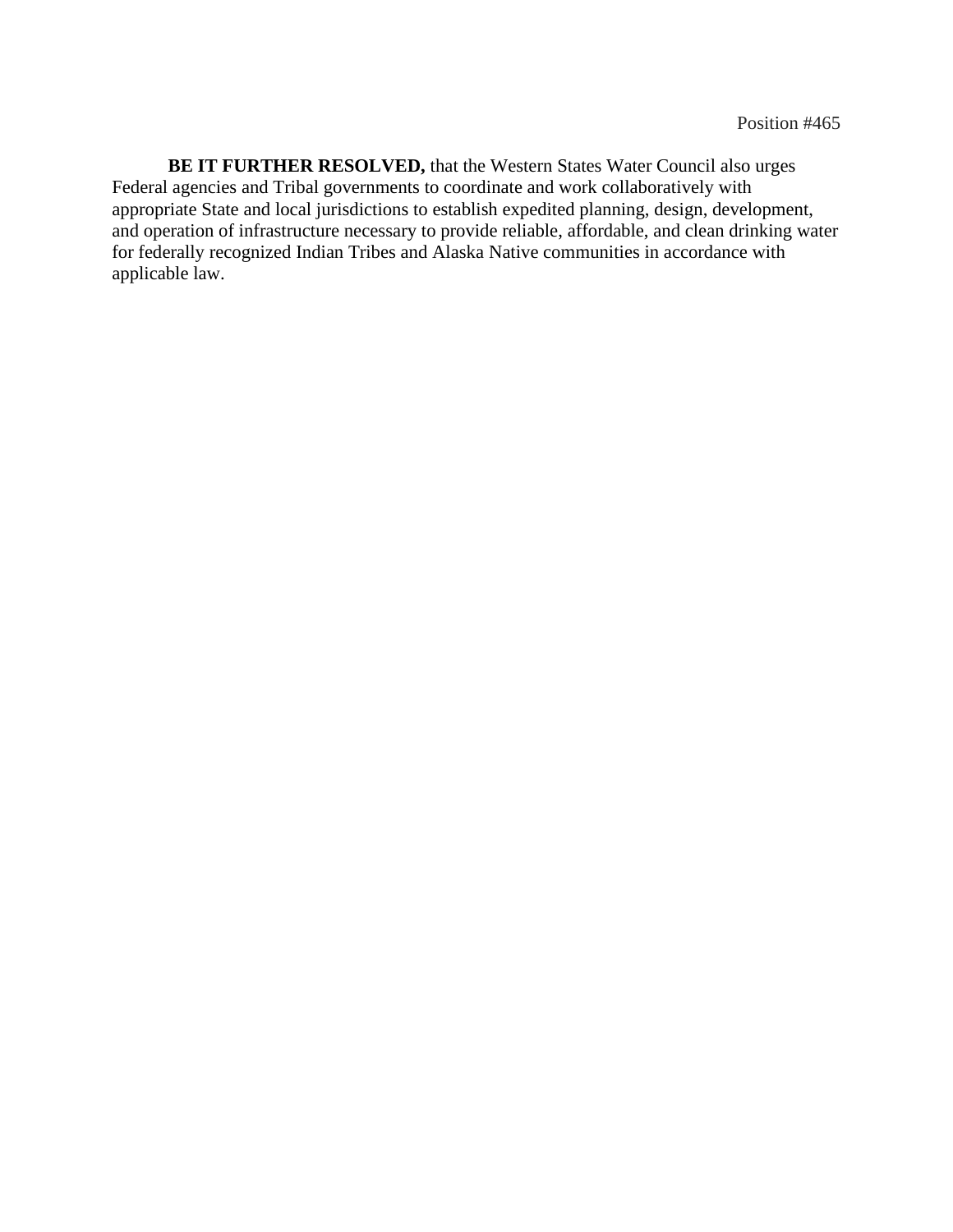Position #470 Revised and Readopted (formerly No. 425, Aug 3, 2018)



**RESOLUTION**  of the **WESTERN STATES WATER COUNCIL**  regarding **ENDANGERED SPECIES AND STATE WATER RIGHTS Cody, Wyoming June 25, 2021**

**WHEREAS,** Section 2(c)(2) of the Endangered Species Act declares it is the policy of Congress that Federal agencies shall cooperate with State and local agencies to resolve water resource issues in concert with conservation of endangered species (16 U.S.C. 1531); and

**WHEREAS,** water in the West is often a scarce resource critical for both a healthy economy and healthy environment, including protected endangered and threatened species; and

**WHEREAS,** water is both a public and a private resource, with some uses reserved for the public good, while others are recognized as protected private property rights; and

**WHEREAS,** the States are primarily responsible for the allocation, administration, management, and protection of the water resources and rights to the use of water within their borders, as well as the management and protection of diverse fish and wildlife species and the aquatic and terrestrial environments upon which they depend; and

**WHEREAS**, many, if not most, of the senior state granted rights to the use of waters in western rivers and streams predate federal environmental protections by decades, and the certainty provided by early water rights continues to be the foundation for past, present and future investments; and

**WHEREAS,** the West and its flora and fauna, including protected species, are part of a unique and unparalleled heritage reflecting the Nation's value for wild and open spaces, as well as a western conservation ethic; and

**WHEREAS,** western States and many western water uses are also committed to the preservation of western species through reasonable, transparent and effective regulatory protections and restrictions, as well as conservation incentives for private property owners; and

**WHEREAS,** opportunities exist for greater collaboration and cooperation to conserve threatened and endangered species, while recognizing state granted water rights and addressing western water issues, without unmitigated or uncompensated "takings" of either water rights or threatened and endangered species where provided for under state or federal law.

**NOW, THEREFORE, BE IT RESOLVED** that the Council calls upon federal agencies to engage in a substantive discussion of past, present and future efforts to work in concert with State agencies to implement Congress' intent to resolve water and species protection issues.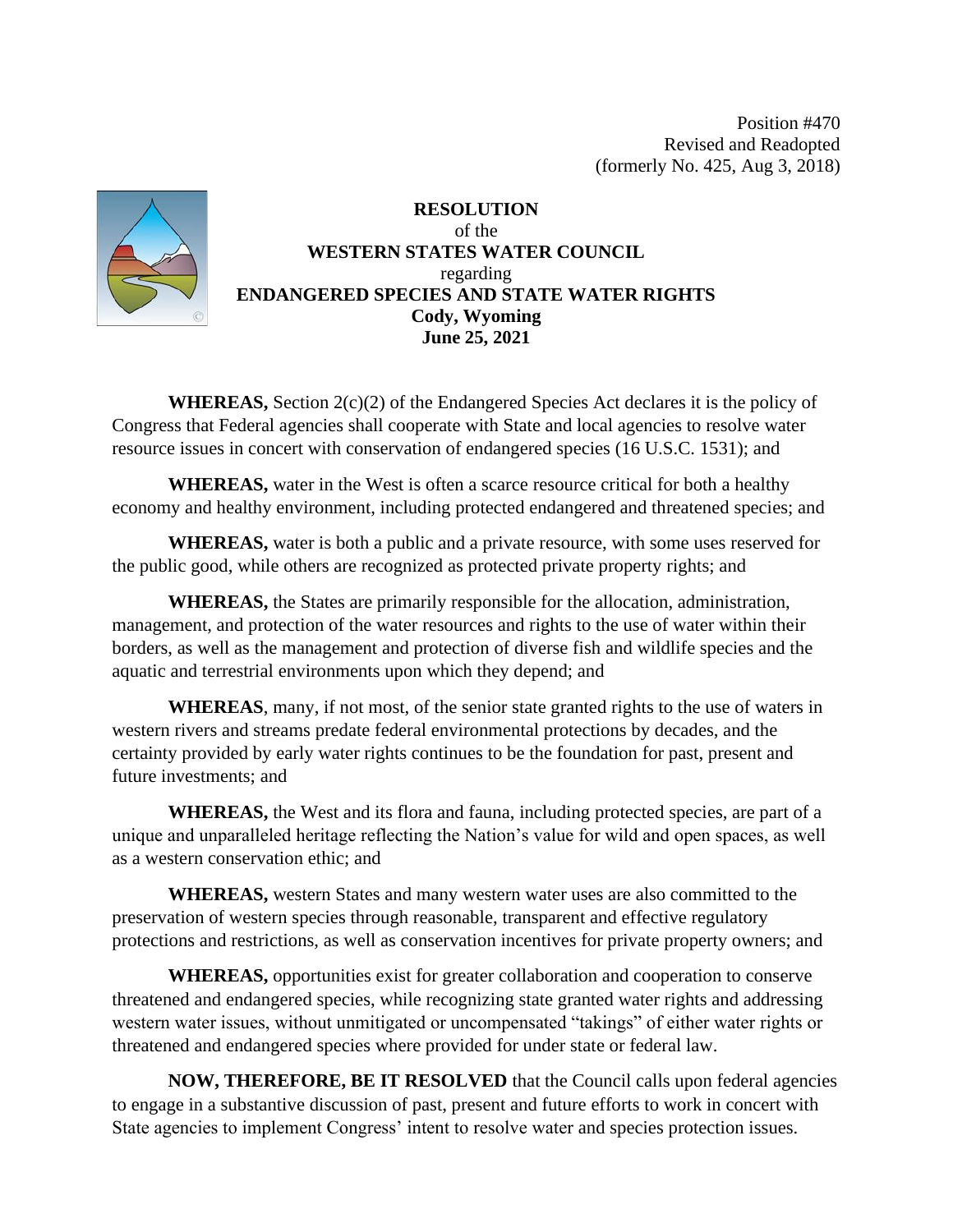Position No. 473 (See also No. 428, 385, 345, 320, 284, 256, and 235) Adopted as revised September 16, 2021



**POSITION of the WESTERN STATES WATER COUNCIL regarding FEDERAL WATER AND CLIMATE DATA COLLECTION AND ANALYSIS PROGRAMS Deadwood, South Dakota September 16, 2021**

 **WHEREAS**, the Western States Water Council is a policy advisory body representing eighteen states, and has long been involved in western water conservation, development, protection, and management issues, and the member states and political subdivisions have long been partners in cooperative federal water and climate data collection and analysis programs; and

 **WHEREAS**, in the West, water is a critical, vital resource and sound decision-making demands accurate and timely data on precipitation, temperature, evapotranspiration, soil moisture, snow depth, snow water content, streamflow, groundwater, water quality and similar information; and

 **WHEREAS**, the demands for water and related climate data continue to increase, and this information is used by federal, state, tribal, and local government agencies, as well as private entities and individuals to: (1) forecast flooding, drought and other climate-related events; (2) project future water supplies for agricultural, municipal, and industrial uses; (3) estimate streamflows for hydropower production, recreation, and environmental purposes, such as for fish and wildlife management, including endangered species needs; and (4) facilitate water management and administration of water rights, decrees, and interstate compacts; and

 **WHEREAS**, without timely and accurate information, human life, health, welfare, property, and environmental and natural resources are at considerably greater risk of loss; and

 **WHEREAS**, critical and vital information is gathered and disseminated through a number of important federal programs including, but not limited to: (1) the Snow Survey and Water Supply Forecasting Program, administered by the National Water and Climate Center (NWCC) in Portland, Oregon, and funded through USDA's Natural Resources Conservation Service (NRCS); (2) NWCC's Soil and Climate Analysis Network (SCAN); (3) the U.S. Geological Survey's (USGS) Groundwater and Streamflow Information Program (GWSIP) and National Streamflow Network, which are funded through the Department of Interior; (4) Landsat thermal data, archived and distributed by the USGS, and other remotely-sensed data acquired through the National Atmospheric and Space Administration (NASA) and its water-related missions; (5) the National Oceanic and Atmospheric Administration's (NOAA) National Weather Service and Climate Programs Office; (6) the Environmental Protection Agency's National Environmental Information Exchange Network (NEIEN); and (7) the Bureau of Reclamation's Agrimet System and similar weather station networks; and